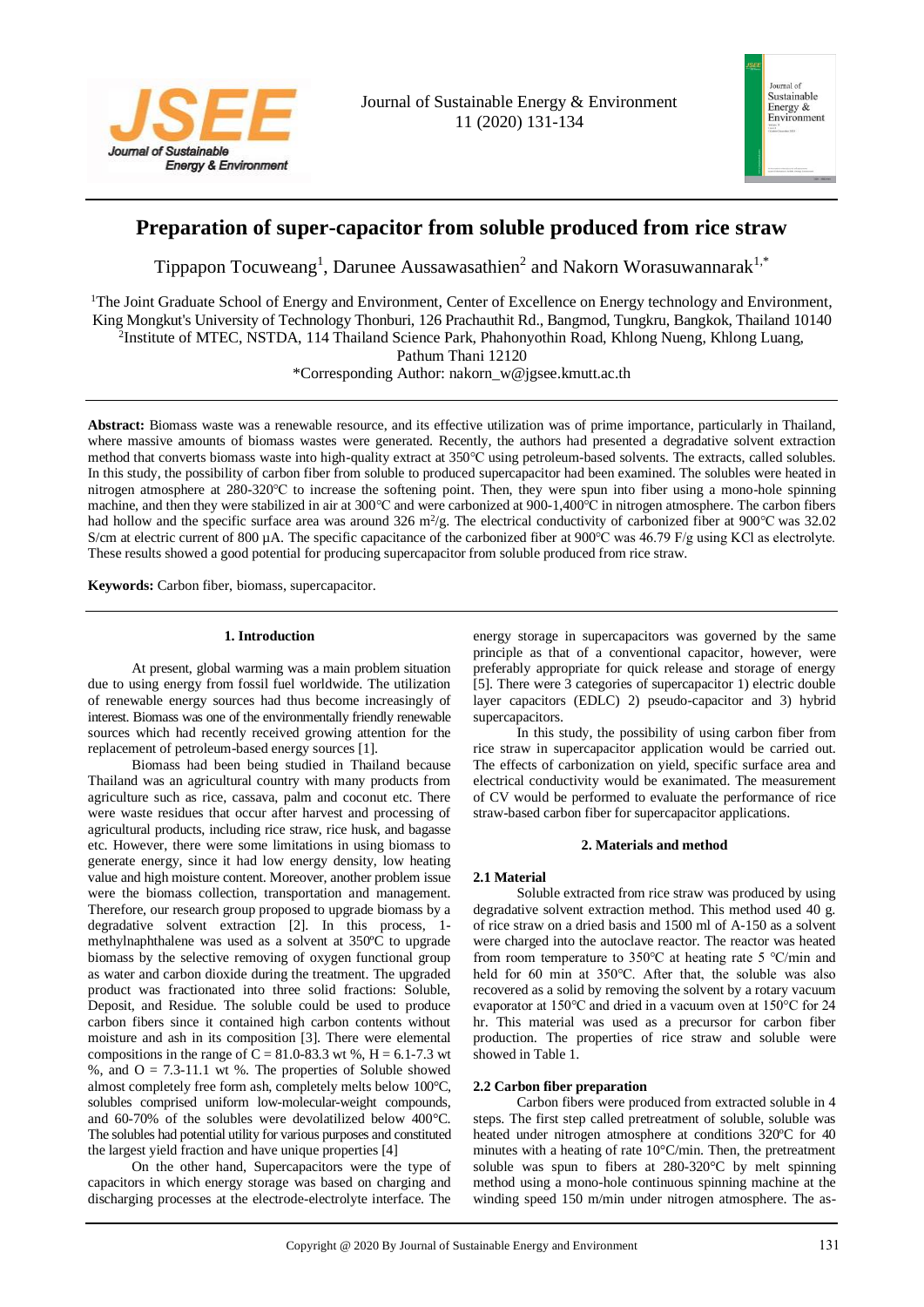spun fiber derived obtained from the pretreatment soluble, which are black and brittle. Then, the as-spun fibers were continuously stabilized at 300ºC for 60 min. with a heating rate of 0.5°C/min. under air flow. Approximately 0.4 g. of thermal stabilized fibers were used to make tablet by using a hydraulic shop press machine at 400°C with a heating rate 10°C/min. and held under the applied pressure less than 16 bars for 10 minutes. The mold diameter used in tablet preparation was 13 mm. Finally, the fiber tablet (see Figure 1) was heated up from room temperature to 900, 1,200 and 1,400ºC, with a heating rate of 10°C/min under nitrogen and held in a tube furnace. After that, studied a composition of carbonized fiber and choose the best of temperature of carbonized for activated carbon fiber.

**Table 1.** Proximate analysis and ultimate analysis and yield of rice straw.

| <b>Ultimate analysis</b>  | Samples    |         |
|---------------------------|------------|---------|
| $(wt\%, d.a.f.)$          | Rice straw | Soluble |
| C                         | 47.0       | 80.3    |
| Н                         | 6.5        | 6.8     |
| N                         | 0.6        | 1.7     |
| $O$ (diff)                | 45.9       | 11.2    |
| <b>Proximate analysis</b> |            |         |
| $(wt\%, d.b)$             |            |         |
| VM.                       | 72.2       | 66.4    |
| FC.                       | 12.0       | 33.6    |
| Ash                       | 15.8       | 0.0     |
| Yield (wt%, d.a.f.)       |            | 31.0    |



**Figure 1.** carbon fiber table

#### **2.3 Analyses of carbon fiber**

Soluble, as-spun fiber, stabilized fiber and carbon fiber were characterized by various analyses. The softening/melting point of samples was analyzed by using a thermo-mechanical analyzer (Shimadzu, TMA 60). The TMA estimated a relative displacement of sample in aluminum pan under 10 g. of sample under nitrogen atmosphere and heated up from room temperature to 600°C with heating rate 10°C/min. The proximate analysis of sample for fining the physical composition of samples include moisture, ash and volatile matter examined by using thermogravimetric analyzer (Shimadzu, TMA 50). The ultimate analysis of sample for finding the chemical composition of sample include carbon (C), hydrogen (H), oxygen (O) and nitrogen (N) examined by using CHN corder (J-science, JM 10 CHN). The morphology of fiber for finding the cross section and diameter of fiber in condition as spun fiber, stabilized fiber and carbonized fiber at 900, 1,200, 1,400°C respectively, examined by using scanning electron microscope (Hitachi, SU5000). The surface area of fiber examined by using automated adsorption apparatus (BEL, belsorp mini II) to estimate BET surface area and nitrogen adsorption isotherm of carbon fiber in condition carbonized fiber

at 900, 1,200, 1,400°C respectively, the raman spectroscopy was a method for finding the chemistry to study a structural of carbon fiber in condition carbonized fiber at 900, 1,200, 1,400°C respectively, by spectroscopic technique. The electrical conductivity of carbon fiber tablet in condition carbonized fiber at 900, 1,200, 1,400°C respectively, examined by using 4-point probe method (Jandel RM3). The cyclic voltammetry was a method for finding the capacitance of carbon condition carbonized fiber at 900, 1,200, 1,400°C respectively, by using Autolab PGSTAT 302 N.

## **2.4 Electrochemical measurements**

The cyclic voltammetry (CV) curve measured by 3 electrode system in a galvanostatic mode [6] include 1. Working electrode for put and cover ACF on the platinum mesh 2. Counter electrode made from platinum mesh 3. Reference electrode made from Ag/AgCl and using 1 M KCl and 1 M KOH as an electrolyte. The CV curve measured by using potential range -2 to 2 V, and using scan rate 10, 20, 50, 100 mV/s.

The charge/discharge (GCD) test conducted on batteries test system [7] in a potential range -2 to 2 V, and current density of 0.1 A/g by using 1 M KCl and 1 M KOH as an electrolyte. Then, the specific capacitance  $(C, F/g)$  could be calculated from charge/discharge curve according to Eq (1).

$$
C = \frac{I \Delta t}{m \Delta V} \tag{1}
$$

Where C was the specific capacitance of supercapacitor in unit F/g, I/m was discharge current density in unit A/g, ∆V was a discharge voltage, ∆ t was a discharge time.

#### **3. Result and discussion**

## **3.1 SEM image, adsorption isotherm and raman spectroscopy of carbon fiber**

Figure 2, showed the SEM image of fiber in condition as-spun fiber (a,b) and carbonized fiber at 900, 1,200 and 1,400°C (c-h) respectively. The diameter of fiber was measured using ImageJ program and the average value of 40 samples was used as average diameter. It was shown that the fiber prepared from pretreated soluble at 320°C had hollow. The average diameter of fiber in condition as-spun fiber and carbonized fiber at 900, 1,200 and 1,400°C were 37.92, 18.17, 23.93 and 28.37 µm. respectively, and the average diameter of hollow for fiber in condition as-spun fiber and carbonized fiber at 900, 1,200 and 1,400°C were 35.93, 9.52, 14.76 and 24.89 µm. respectively. Figure 3 showed the nitrogen adsorption isotherm of carbonized fiber at 900, 1,200 and 1,400°C. The nitrogen adsorption isotherms of fiber were type I of the IUPAC standard adsorption isotherm, which was a typical microporous carbon. The BET surface of carbonized fiber at 900, 1,200 and 1,400°C were 326, 124 and 55  $m^2/g$ . Table 2 showed surface area, total pore volume and average pore diameter of carbonized fiber at 900, 1,200 and 1,400°C. Figure 4 showed the raman spectroscopy of carbonized fiber at 900, 1,200 and 1,400°C. The raman shift of D band was 1,340.48 cm<sup>-1</sup> and raman shift of G band was 1,592.24 cm-1 . Table 3 showed the ratio of ID/IG of raman shift. The carbonized fiber at 1,400°C had the lowest ID/IG ratio and the carbonized fiber at 900°C had the highest ID/IG ratio. These results of ID/IG ratio explained the carbonized fiber at 1,400°C was the structure of carbon as diamond as higher than carbonized fiber at 900°C.

**Table 2.** Surface area, total pore volume and average pore diameter of carbonized fiber at 900, 1,200 and 1,400°C.

| Samples                                   | Surface area $(m^2/g)$ | Total pore volume $(cm^3g^1)$ | Average pore diameter nm.) |
|-------------------------------------------|------------------------|-------------------------------|----------------------------|
| Carbon fiber at $900^{\circ}$ C           |                        | $.1^{\circ}$                  |                            |
| Carbon fiber at $1.200^{\circ}$ C         |                        | ).08                          | 4.47                       |
| Carbon fiber at $1.400^{\circ}\mathrm{C}$ |                        | 06.ر                          | 4.48                       |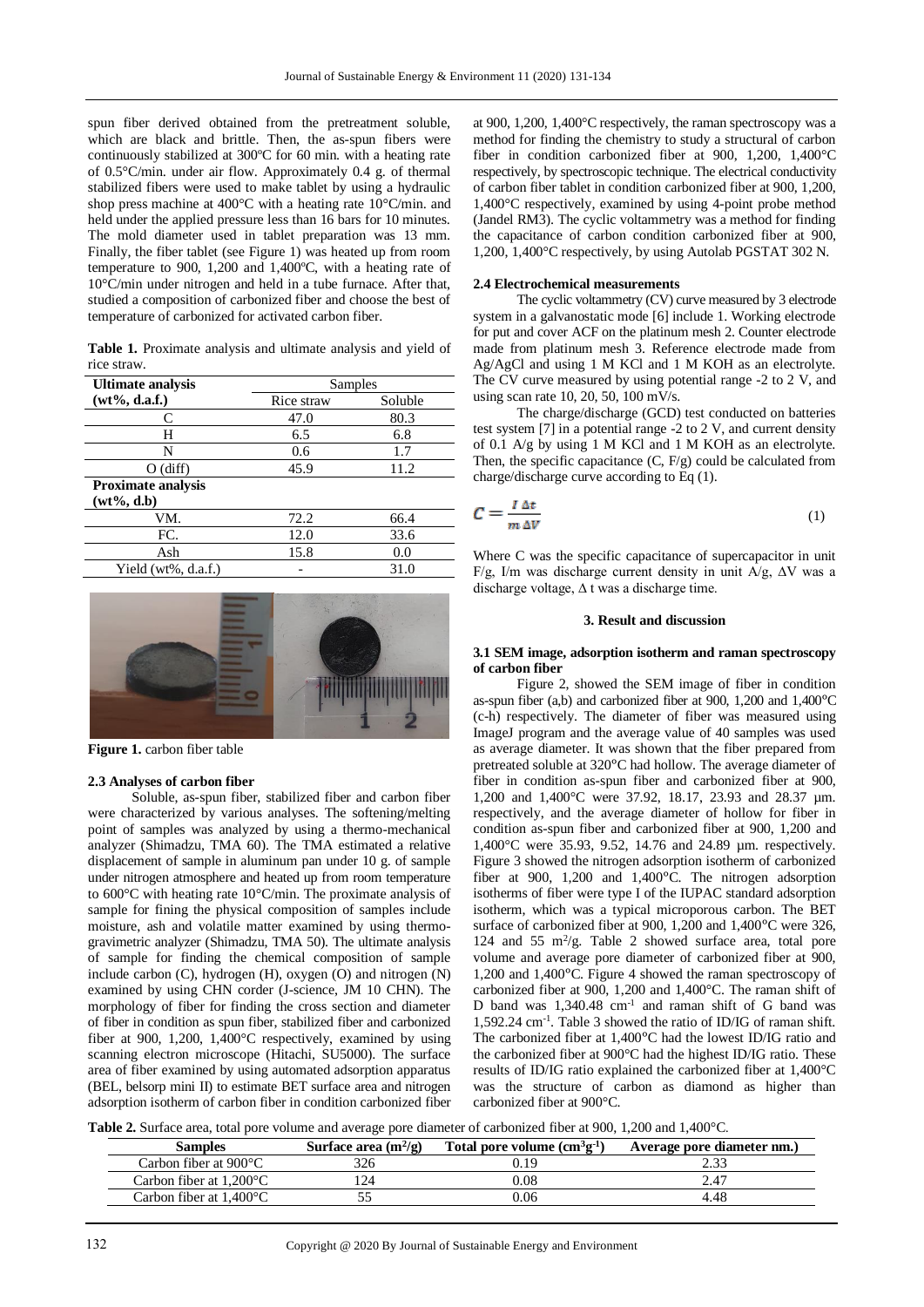

**Figure 2.** SEM image of fiber in condition as-spun fiber (a,b) and carbonized fiber at 900 (c,d), 1,200 (e,f) and 1,400°C (g,h).

| <b>Samples</b>           | <b>Intensity</b> | ID/IG |
|--------------------------|------------------|-------|
| Carbonization at 900°C   | 70.38            | 0.82  |
|                          | 85.64            |       |
| Carbonization at 1,200°C | 243.59           | 1.13  |
|                          | 214.94           |       |
| Carbonization at 1,400°C | 268.84           | 1.36  |
|                          | 197.04           |       |



**Figure 3.** The nitrogen adsorption isotherm of carbonized fiber at 900, 1,200 and 1,400°C.



**Figure 4.** The raman shift of carbonized fiber at 900, 1,200 and 1,400°C.

## **3.3 Electrical conductivity of carbon fiber**

Table 4 showed the electrical conductivity of carbon fiber tablets prepared from carbonized fiber at 900, 1,200, 1,400°C respectively. The results showed that the electrical conductivity of the carbon fiber tablet decreased with increasing carbonization temperature. The carbon fiber tablet prepared from carbonized fiber at 900℃ had the highest electrical conductivity, which was 32.02 S/cm at electric current of 800 µA. Alencherry et al. reported that the electrical conductivities of activated carbon were 0.84- 1.19 S/cm [8]. So, it was shown that our carbon fibers had larger electrical conductivity than those from the literature.

**Table 4.** The electrical conductivity of carbon fiber tablet.

| Carbonization             | Thickness | Electric current Conductivity |        |
|---------------------------|-----------|-------------------------------|--------|
| Temperature $(^{\circ}C)$ | (cm.)     | (µA.)                         | (S/cm) |
| 900                       | 0.21      | 600                           | 13.92  |
|                           |           | 800                           | 32.02  |
| 1,200                     | 0.27      | 600                           | 7.55   |
|                           |           | 800                           | 11.78  |
| 1,400                     | 0.30      | 600                           | 7.25   |
|                           |           | 800                           | 8.61   |

## **3.4 Electrochemical**

The specific capacitance value of ACF measured from charge/discharge curve (see Fig. 5) followed from equation 1. The charge/discharge (GCD) test conducted on batteries test system in a potential range -2 V to 2 V, and current density of 0.1 A/g by using 1 M KCl and 1M KOH as an electrolyte. Table 5 showed the capacitance value of carbon fiber prepared at 900℃ by using 1 M KCl and 1 M KOH as an electrolyte. It was found that the specific capacitance measured by GCD method using 1 M KCl as an electrolyte was higher than that using 1 M KOH. The specific capacitance was 46.79 F/g for 1 M KCl and 40.91 F/g for 1 M KOH.

Fig. 5 showed the charge/discharge curve of carbon fiber prepared at 900℃ by using 1 M KCl (Fig. 5a) and 1 M KOH (Fig. 5b). It was found that the IR drop, the gap between the end of charge and the start of next charge, was greater for KOH than that of KCl. IR drop exhibits the resistance between electrode and electrolyte. The greater IR drop means the electrolyte is not appropriate. So, KCl was considered as an appropriate electrolyte for carbon fiber in this study.

| <b>Table 5.</b> The capacitance of carbon fiber prepared at 900 °C. |  |
|---------------------------------------------------------------------|--|
|---------------------------------------------------------------------|--|

| Capacitance value $(F/g)$ by using<br>current density $0.1 \text{ A/g}$ |         |
|-------------------------------------------------------------------------|---------|
| 1 M KCl                                                                 | 1 M KOH |
| 46.79                                                                   | 40.91   |
|                                                                         |         |